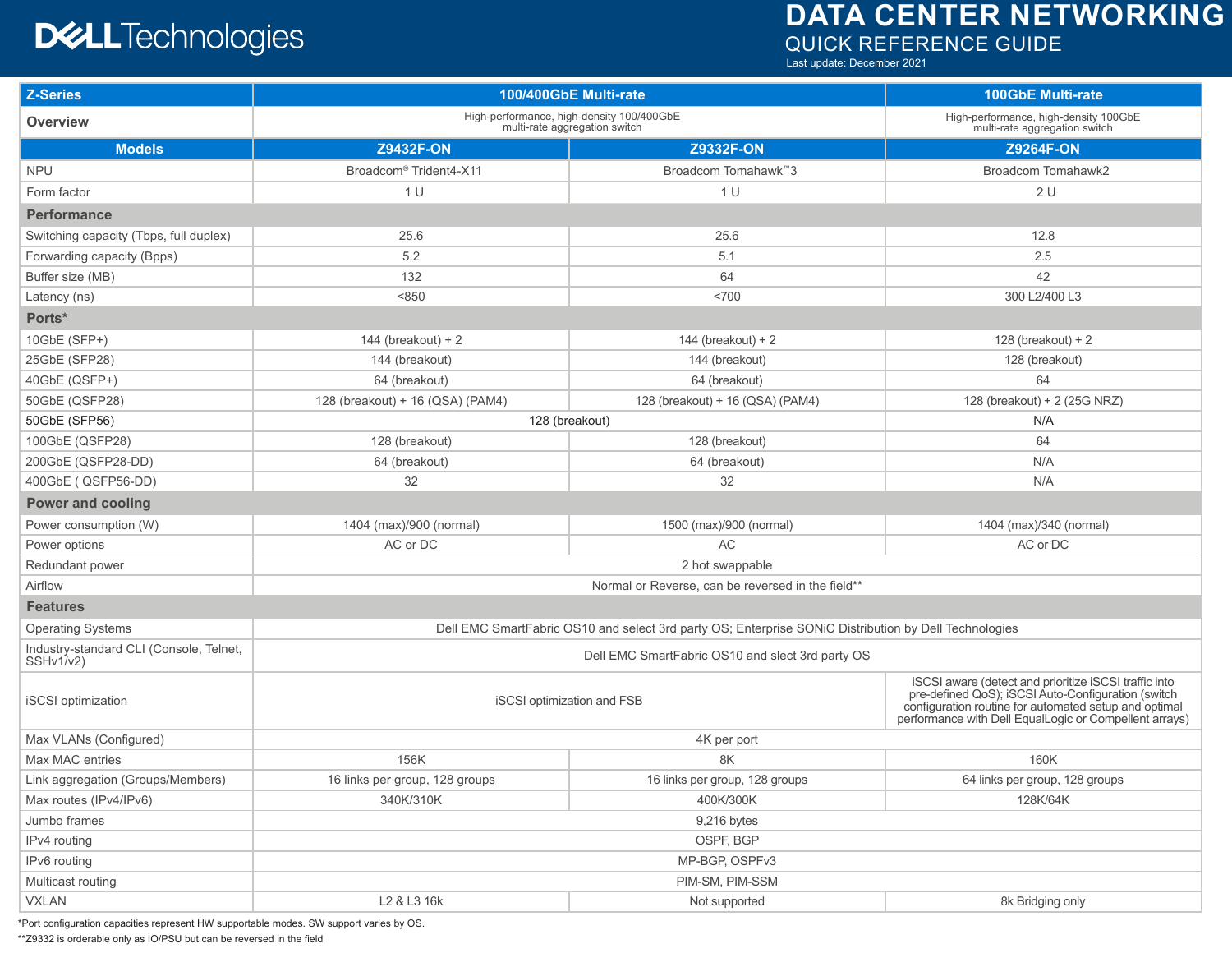| <b>S-Series</b>                                      | 10/25/40/50/100/200/400GbE                                                                                                                                      |                                                 |                        |                        |                        |                          |
|------------------------------------------------------|-----------------------------------------------------------------------------------------------------------------------------------------------------------------|-------------------------------------------------|------------------------|------------------------|------------------------|--------------------------|
| Overview                                             | High-performance, open networking 25GbE for compute and storage connectivity or 100/400GbE spine/leaf switches offer optimum flexibility and cost effectiveness |                                                 |                        |                        |                        |                          |
| <b>Models</b>                                        | <b>S5212F-ON</b>                                                                                                                                                | <b>S5224F-ON</b>                                | <b>S5232F-ON</b>       | <b>S5248F-ON</b>       | <b>S5296F-ON</b>       | <b>S5448F-ON</b>         |
| <b>NPU</b>                                           |                                                                                                                                                                 | Broadcom Trident3-X5                            | Broadcom Trident3-X7   | Broadcom Trident3-X5   | Broadcom Trident3-X7   | Broadcom Trident4-X9     |
| Form factor                                          | 1 U compact                                                                                                                                                     | 1 U                                             | 1 U                    | 1 <sup>U</sup>         | 2U                     | 1 U                      |
| <b>Performance</b>                                   |                                                                                                                                                                 |                                                 |                        |                        |                        |                          |
| Switching capacity (full duplex) (Tbps)              | 2.16                                                                                                                                                            | 2.16                                            | 6.4                    | 4.0                    | 6.4                    | 16                       |
| Forwarding capacity (Bpps)                           | 880 Mpps                                                                                                                                                        | 1.42                                            | 4.8                    | 3.0                    | 4.8                    | 2.6                      |
| Buffer size (MB)                                     |                                                                                                                                                                 | 32                                              |                        |                        |                        | 82                       |
| Latency (ns)                                         | 906                                                                                                                                                             | 881                                             | 877                    | 847                    | 850                    | 1135                     |
| <b>Ports</b>                                         |                                                                                                                                                                 |                                                 |                        |                        |                        |                          |
| 10GbE (SFP+)                                         | $12 + 12$ (breakout)                                                                                                                                            | $24 + 16$ (breakout)                            | 124 (breakout) + $2$   | $48 + 32$ (breakout)   | $96 + 32$ (breakout)   | $48 + 24$ (breakout) + 2 |
| 25GbE (SFP28)                                        | $12 + 12$ (breakout)                                                                                                                                            | $24 + 16$ (breakout)                            | 124 (breakout)         | $48 + 32$ (breakout)   | $96 + 32$ (breakout)   | $48 + 24$ (breakout)     |
| 40GbE (QSFP28)                                       | 3                                                                                                                                                               | $\overline{4}$                                  | 32                     | $4 + 4$ (breakout)     | 8                      | 16 (breakout)            |
| 50GbE (QSFP28)                                       | 6 (breakout)                                                                                                                                                    | 8 (breakout)                                    | 64 (breakout)          | 16 (breakout)          | 16 (breakout)          | 16 (Breakout)            |
| 50GbE (SFP56)                                        |                                                                                                                                                                 | N/A                                             |                        |                        |                        | 48 + 24 (Breakout)       |
| 100GbE (QSFP28)                                      | 3                                                                                                                                                               | $\overline{4}$                                  | 32                     | $4 + 4$ (breakout)     | 8                      | 32 (breakout)            |
| 100GbE (SFP56-DD)                                    |                                                                                                                                                                 | N/A<br>48                                       |                        |                        |                        |                          |
| 400GbE (QSFP56-DD)                                   |                                                                                                                                                                 | N/A<br>8                                        |                        |                        |                        |                          |
| <b>Power and cooling</b>                             |                                                                                                                                                                 |                                                 |                        |                        |                        |                          |
| Max. power consumption (W)                           | 304 (max)/140 (normal)                                                                                                                                          | 455 (max)/200 (normal)                          | 635 (max)/360 (normal) | 647 (max)/310 (normal) | 893 (max)/457 (normal) | 920 (max)/250 (normal)   |
| Power options                                        |                                                                                                                                                                 | AC or DC                                        |                        |                        |                        |                          |
| Redundant power                                      | 2 fixed                                                                                                                                                         | 2 hot swappable                                 |                        |                        |                        |                          |
| Airflow                                              | Normal or Reverse                                                                                                                                               | Normal or Reverse, can be reversed in the field |                        |                        |                        |                          |
| <b>Features</b>                                      |                                                                                                                                                                 |                                                 |                        |                        |                        |                          |
| <b>Operating Systems</b>                             | Dell EMC SmartFabric OS10 and select 3rd party OS; Enterprise SONIC Distribution by Dell Technologies*                                                          |                                                 |                        |                        |                        |                          |
| Industry-standard CLI (Console, Telnet,<br>SSHv1/v2) | Dell EMC SmartFabric OS10 and select 3rd party OS                                                                                                               |                                                 |                        |                        |                        |                          |
| <b>iSCSI</b> optimization                            | <b>iSCSI</b> optimization and FSB                                                                                                                               |                                                 |                        |                        |                        |                          |
| Max VLANs (Configured)**                             | 4K per port                                                                                                                                                     |                                                 |                        |                        |                        |                          |
| Max MAC entries**                                    | 256K<br>160K                                                                                                                                                    |                                                 |                        |                        |                        |                          |
| Link aggregation (Groups/Members)**                  | 16 links per group, 128 groups                                                                                                                                  |                                                 |                        |                        |                        |                          |
| Max routes (IPv4/IPv6)**                             | 875K/310K (IPv6/64 ALPM)<br>128K/64K<br>240K (IPv6/128 ALPM)                                                                                                    |                                                 |                        |                        |                        |                          |
| Jumbo frames                                         | 9,216 bytes                                                                                                                                                     |                                                 |                        |                        |                        |                          |
| IPv4 routing                                         | OSPF, BGP                                                                                                                                                       |                                                 |                        |                        |                        |                          |
| IPv6 routing                                         | MP-BGP, OSPFv3                                                                                                                                                  |                                                 |                        |                        |                        |                          |
| Multicast routing                                    | PIM-SM, PIM-SSM                                                                                                                                                 |                                                 |                        |                        |                        |                          |
| <b>VXLAN</b>                                         | Routing and Bridging                                                                                                                                            |                                                 |                        |                        |                        |                          |

\*In roadmap for S5448F-ON

\*\*Hardware maximum. Refer to Network Operating System (NOS) scalability for actual supported numbers with the NOS.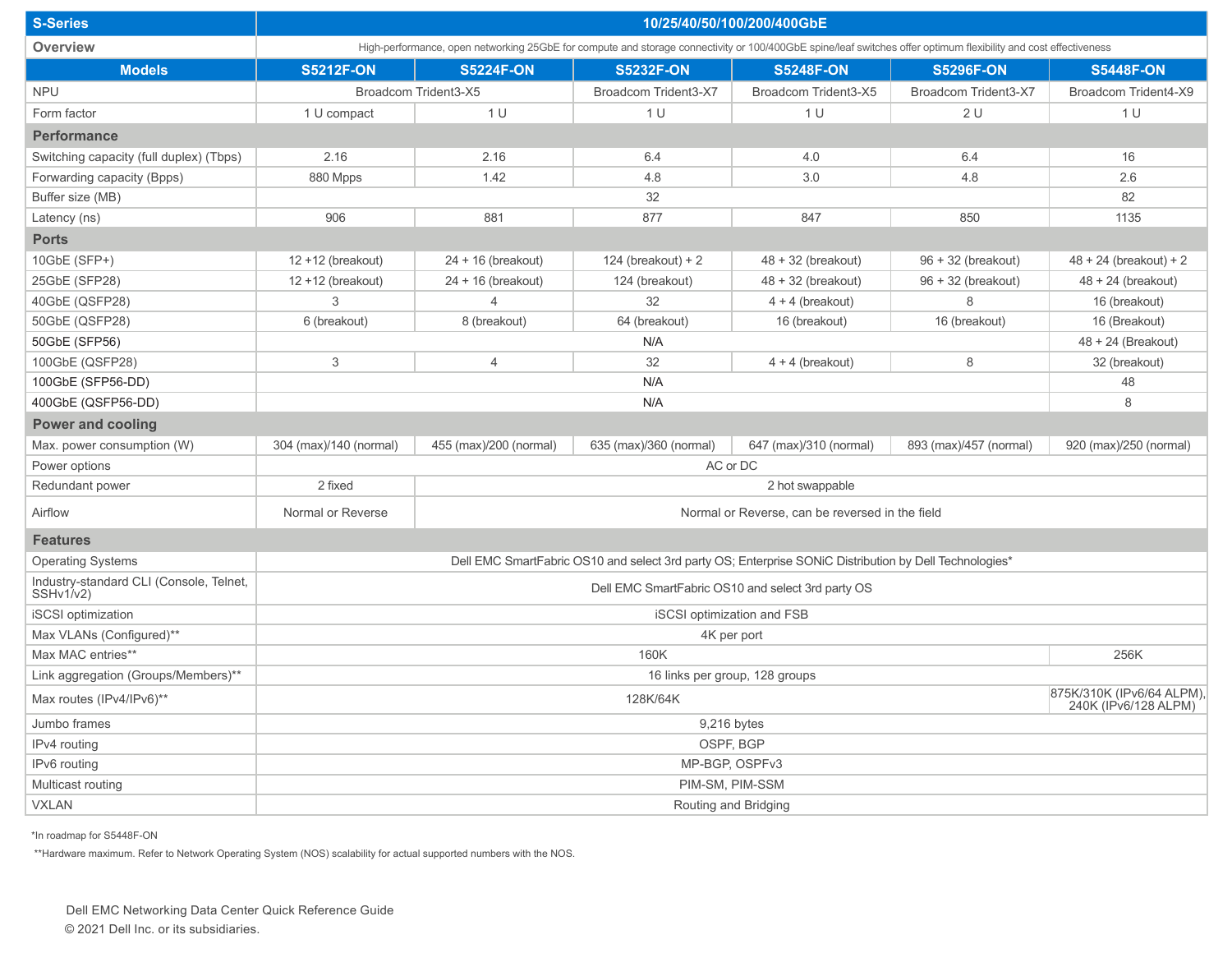| <b>S-Series</b>                                   | 1/10/25/40/50/100GbE                                                                                                 |                        |                                                 |                                                   |                        |                        |
|---------------------------------------------------|----------------------------------------------------------------------------------------------------------------------|------------------------|-------------------------------------------------|---------------------------------------------------|------------------------|------------------------|
| <b>Overview</b>                                   | High-performance open networking 10GbE top-of-rack switches with 100GbE uplinks for compute and storage connectivity |                        |                                                 |                                                   |                        |                        |
| <b>Models</b>                                     | <b>S4112F-ON</b>                                                                                                     | <b>S4112T-ON</b>       | <b>S4128F-ON</b>                                | <b>S4128T-ON</b>                                  | <b>S4148F-ON</b>       | <b>S4148T-ON</b>       |
| <b>NPU</b>                                        |                                                                                                                      |                        |                                                 | <b>Broadcom Maverick</b>                          |                        |                        |
| Form factor                                       | 1 U compact                                                                                                          |                        | 1 <sub>U</sub>                                  |                                                   | 1 U                    |                        |
| <b>Performance</b>                                |                                                                                                                      |                        |                                                 |                                                   |                        |                        |
| Switching capacity (full duplex) (Gbps)           | 840                                                                                                                  |                        | 960                                             |                                                   | 1,760                  |                        |
| Forwarding capacity (Mpps)                        | 625                                                                                                                  |                        | 720                                             |                                                   | 1,320                  |                        |
| Buffer size (MB)                                  |                                                                                                                      |                        | 12                                              |                                                   |                        |                        |
| Latency (ns)                                      | < 800                                                                                                                |                        | < 800                                           | 2.3                                               | < 800                  | $<$ 2.3 $\mu$ s        |
| <b>Ports</b>                                      |                                                                                                                      |                        |                                                 |                                                   |                        |                        |
| 1/10GBase-T                                       | N/A                                                                                                                  | 12                     | N/A                                             | 28                                                | N/A                    | 48                     |
| 1GbE (SFP)                                        | $12 + 12$ (breakout)                                                                                                 | N/A                    | $28 + 8$ (breakout)                             | 8 (breakout)                                      | $48 + 24$ (breakout)   | 24 (breakout)          |
| 10GbE (SFP+)                                      | $12 + 12$ (breakout)                                                                                                 | 12 (breakout)          | $28 + 8$ (breakout)                             | 8 (breakout)                                      | $48 + 24$ (breakout)   | 24 (breakout)          |
| 25GbE (SFP28)                                     | 12 (breakout)                                                                                                        |                        | 8 (breakout)                                    |                                                   | 16 (breakout)          |                        |
| 40GbE (QSFB28)                                    | 3                                                                                                                    |                        | $\overline{2}$                                  |                                                   | $4 + 2 (QSFP+)$        |                        |
| 50GbE (QSFP28)                                    | 6 (breakout)                                                                                                         |                        | 4 (breakout)                                    |                                                   | 8 (breakout)           |                        |
| 100GbE (QSFP28)                                   | 3                                                                                                                    |                        | $\overline{2}$                                  |                                                   | 4                      |                        |
| <b>Power and cooling</b>                          |                                                                                                                      |                        |                                                 |                                                   |                        |                        |
| Power consumption (W)                             | 180 (max)/90 (normal)                                                                                                | 200 (max)/120 (normal) | 260 (max)/160 (normal)                          | 300 (max)/250 (normal)                            | 370 (max)/200 (normal) | 440 (max)/320 (normal) |
| Power options                                     | AC                                                                                                                   |                        | AC or DC                                        |                                                   |                        |                        |
| Redundant power supplies                          | Fixed, redundant power supply and fan                                                                                |                        | $\overline{2}$                                  |                                                   |                        |                        |
| Airflow                                           | Normal or Reverse                                                                                                    |                        | Normal or Reverse, can be reversed in the field |                                                   |                        |                        |
| <b>Features</b>                                   |                                                                                                                      |                        |                                                 |                                                   |                        |                        |
| <b>Operating Systems</b>                          |                                                                                                                      |                        |                                                 | Dell EMC SmartFabric OS10 and select 3rd party OS |                        |                        |
| Industry-standard CLI (Console, Telnet, SSHv1/v2) | Dell EMC SmartFabric OS10 and select 3rd party OS                                                                    |                        |                                                 |                                                   |                        |                        |
| <b>iSCSI</b> optimization                         | <b>iSCSI</b> optimization and FSB                                                                                    |                        |                                                 |                                                   |                        |                        |
| Max VLANs (Configured)                            | 4K/500                                                                                                               |                        | 500 L3 VLANs                                    |                                                   | 500 L3 VLANs           |                        |
| Max MAC entries                                   | 272K                                                                                                                 |                        |                                                 |                                                   |                        |                        |
| Link aggregation (Groups/Members)                 | 32 links per group, 128 groups                                                                                       |                        |                                                 |                                                   |                        |                        |
| Max routes (IPv4/IPv6)                            | 200K/130K                                                                                                            |                        |                                                 |                                                   |                        |                        |
| Jumbo frames                                      | 9,216 bytes                                                                                                          |                        |                                                 |                                                   |                        |                        |
| IPv4 routing                                      | OSPF, BGP                                                                                                            |                        |                                                 |                                                   |                        |                        |
| IPv6 routing                                      | OSPFv3, MP-BGP                                                                                                       |                        |                                                 |                                                   |                        |                        |
| Multicast routing                                 | PIM-SM, PIM-SSM                                                                                                      |                        |                                                 |                                                   |                        |                        |
| <b>VXLAN</b>                                      | Routing and Bridging                                                                                                 |                        |                                                 |                                                   |                        |                        |